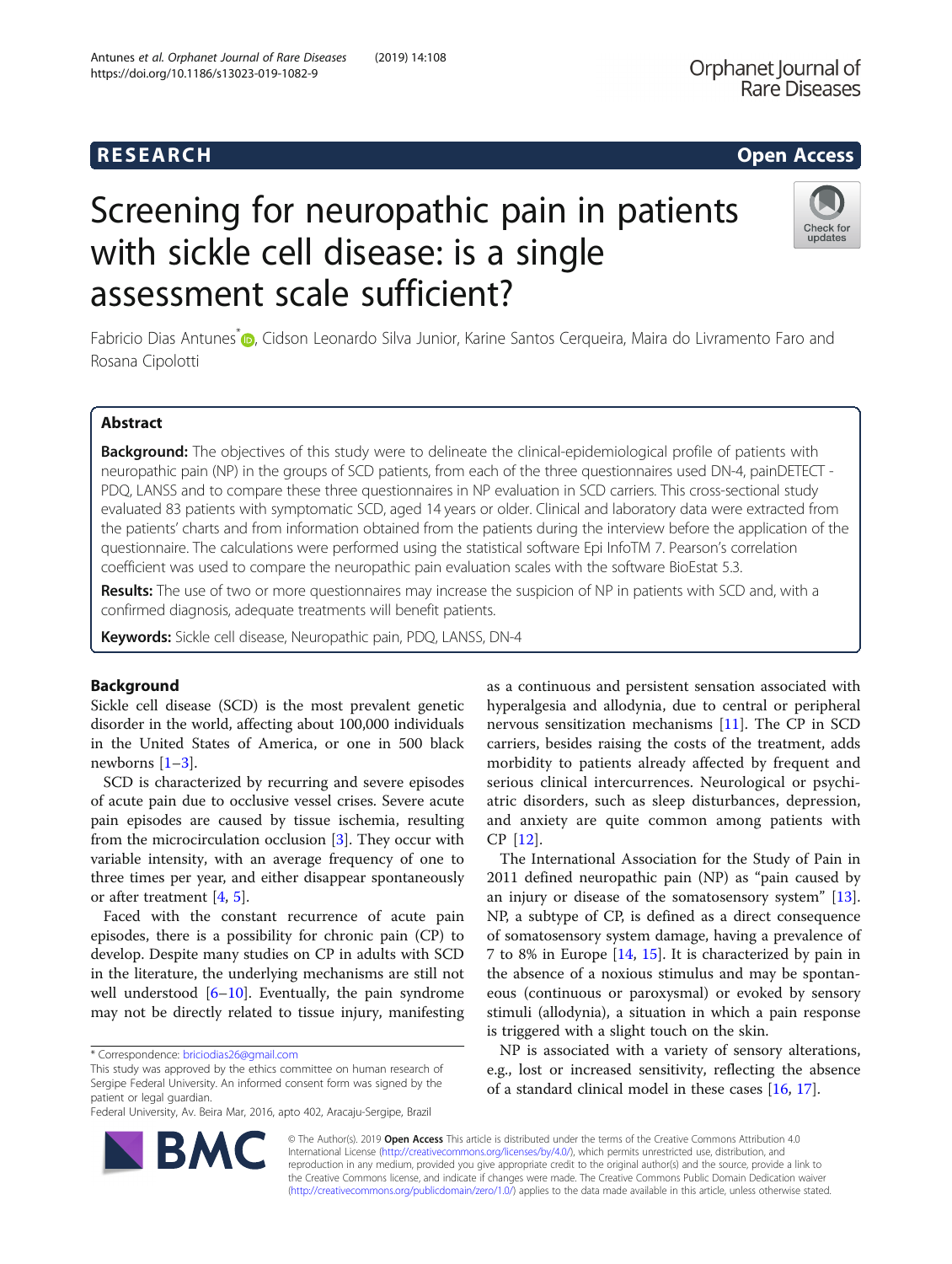The neurobiological mechanisms that trigger NP, as well as the best strategies for measuring this kind of pain, are still not well understood, which represents a major problem in clinical practice [\[18](#page-5-0)]. The activation of sensory pathways in pain crises may serve as a triggering factor for NP and ischemia, caused by vessel-occlusion, and may lead to peripheral nervous system injury and NP [\[18\]](#page-5-0). Preclinical research suggests a possible mechanism related to NP, largely due to neuronal interactions with immune cells [\[19](#page-5-0)–[21](#page-5-0)].

Studies have shown a prevalence of 20 to 25% of NP in patients with SCD, especially in women and among older patients when compared to younger patients within the samples of these studies [\[6](#page-5-0), [8](#page-5-0), [22](#page-5-0), [23\]](#page-5-0). Patients often report their pain as burning, tingling, or pinching, which are indicative of NP [\[24](#page-5-0), [25](#page-5-0)]. In general, treatment against NP shows modest effectiveness with currently available drugs [\[26](#page-5-0), [27\]](#page-5-0).

Diagnosing NP is not an easy task, however, the diagnosis is indispensable in order to establish the correct and effective treatment [\[28](#page-5-0)–[32\]](#page-5-0). If NP is suspected, the diagnosis should be made based on anamnesis and physical examination data, associated with pain scales and evaluation questionnaires [[8,](#page-5-0) [33,](#page-5-0) [34\]](#page-5-0).

Several validated instruments are available for assessing NP. The classic DN-4 contains ten items: the first seven, called interview-DN-4, evaluate sensory characteristics, whereas the remaining three items detect signs on physical examination (hypoesthesia to the touch, hypoesthesia to needle bite and allodynia) [\[35](#page-5-0)]. A simple screening tool with a positive predictive value, high sensitivity and specificity is painDETECT (PDQ) which contains seven items each of which has a value ranging from 0 to 5 totaling a maximum of 35 points. Others two more points may arise if there is irradiation in that neuropathic pain mentioned and a last point depending on the characteristic of the pain reported [\[36\]](#page-5-0). Applying this screening tool takes about five minutes and refers to the painful experiences that the patient has had in the last four weeks [\[36](#page-5-0)]. Although it was developed to detect NP in patients with lower back pain, it has already been validated in patients with SCD and associated with NP [[23\]](#page-5-0). LANSS, an acronym from the English version of "Leeds Assessment of Neuropathic Symptoms and Signs", was tested and validated in several settings with sensitivity and specificity of 82–91% and 80–94%, respectively [[37](#page-5-0)]. It is composed of five items about symptoms and two items about clinical examination that include an evaluation of allodynia and any alteration of the sensation threshold to needle stimulation [\[37\]](#page-5-0). The subjective items present yes or no answers. The negative response is zero, and the positive responses range from 1, 3, and 5 points. In both items of the physical examination when there is no change it is equal to zero and

when there is change the value can be 3 or 5. The total score can reach a maximum of 24 points [[37](#page-5-0)].

Our hypothesis is that associating more than one NP screening questionnaire is fundamental to detect it in SCD patients. Thus, the objectives of this study were to delineate the clinical-epidemiological profile of patients with neuropathic pain in the groups of SCD patients, from each of the three questionnaires used (DN-4, LANSS and PDQ), and to compare these three questionnaires in NP evaluation in SCD carriers.

# Method

Patients were recruited from an university outpatient clinic, which is a regional reference for SCD treatment. The patients came mostly from the state of Sergipe, but some are from municipalities in the states of Bahia and Alagoas. The three states are in the northeastern region of Brazil. Patients are treated in a standardized manner according to national and international protocols for the use of symptomatic drugs, red blood cell transfusions indication, hydroxyurea and iron chelation therapy.

This study was approved by the Human Research Ethics Committee of the Federal University of Sergipe (CAAE: 46774515.0.0000.5546). The Informed Consent Form was signed by the patient or the legal guardian in the case of a minor. All methods were performed in accordance with the relevant guidelines and regulations.

This cross-sectional study was conducted between July 2015 and December 2017 and evaluated patients with symptomatic SCD confirmed by hemoglobin electrophoresis with a minimum of 14 years-old which was the lowest age of an individual undergoing NP assessment through PDQ thus the same age was restricted for the other instruments used to avoid discrepancies [\[36\]](#page-5-0).

The tools used in this study for NP detection were the DN-4, PDQ and LANSS scales [[35](#page-5-0)–[37\]](#page-5-0). The questionnaires were directly applied and the patients responded directly with a pencil or pen. Clinical and laboratory data were extracted from the patients' charts and from information obtained from the patients during the interview before the application of the questionnaire. The data collected included name, address, age, gender, number and date of intense painful crises in the last month, hemogram results and reticulocyte counts collected during the three months prior to the evaluation in the absence of acute symptoms, medications used, previous personal history of depression, places of greater intensity of the pain. The scales used in the study were applied according to the norms presented by the authors. Each positive item in DN-4 corresponds to a point and the cut-off point for NP is 4 [\[35](#page-5-0)]. The PDQ questionnaire results in a total score between 0 and 38 ( $\geq$  19 = NP, 13–18 = probable NP,  $\leq$  12 = absence of NP) (23; 34). In LANSS a cut-off point of 12 (out of a possible total of 24) indicates NP [\[37\]](#page-5-0).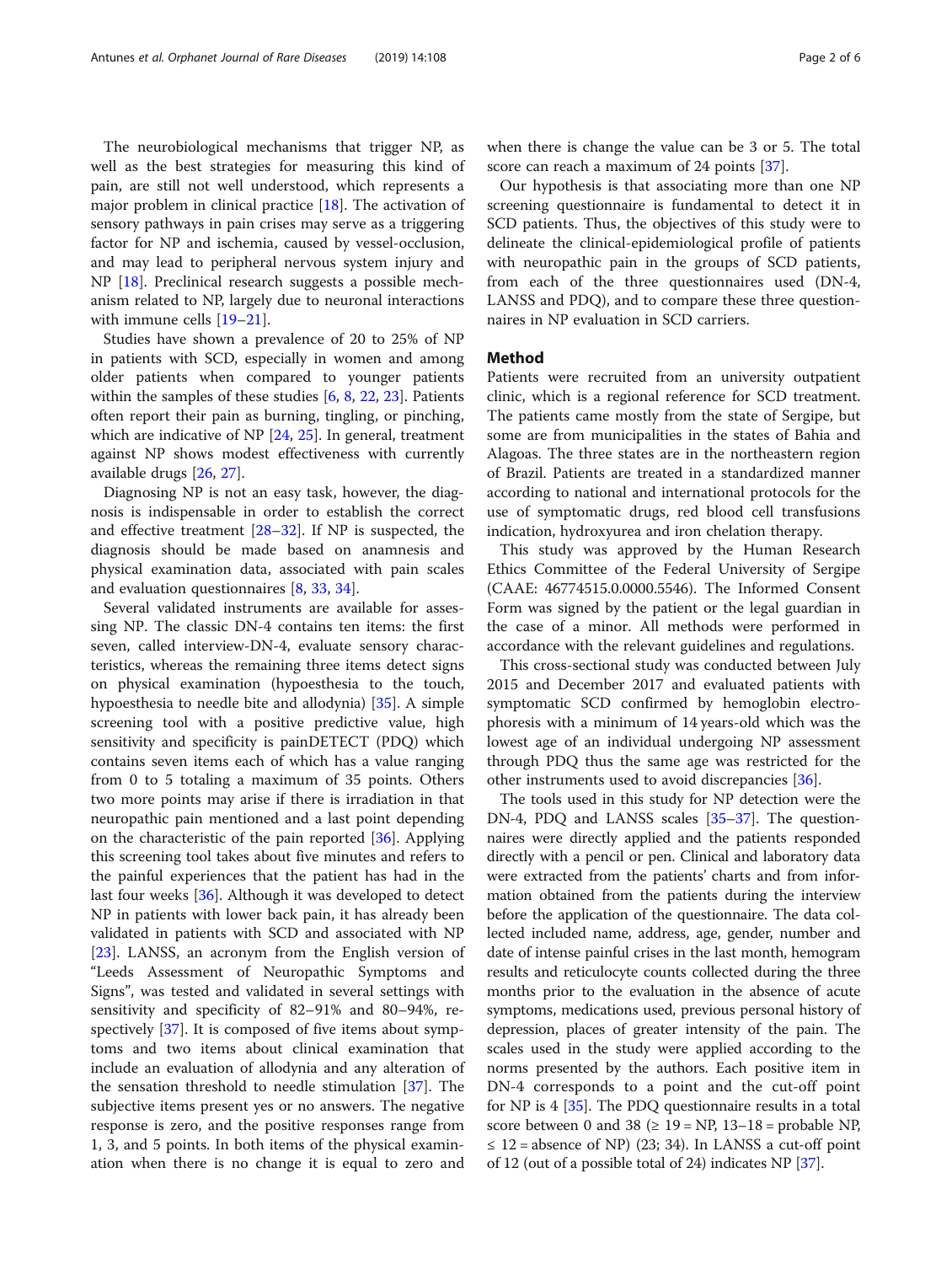Chi-square or Fisher's exact test was applied to compare the groups with and without NP as a function of the variables: adolescents (14 to 18 years) versus adults (19 to 34 years), gender and use of hydroxyurea. Average values of hemoglobin, reticulocytes, and age were compared in the groups with and without NP using ANOVA or Kruskal-Wallis tests, with values of  $p < 0.05$  being considered significant. All calculations were performed using the statistical software Epi InfoTM 7. Pearson's correlation coefficient was used to compare the neuropathic pain evaluation scales with the software BioEstat 5.3, classifying the correlation as perfect  $(r = 1)$ , strong  $(r > 0.75)$ , moderate  $(r > 0.5)$ , weak  $(r < 0.5)$  and non-existent  $(r = 0)$ . The level of significance for the test was 5%, considering values of  $p < 0.05$ .

# Results

The studied population corresponded to 554 individuals with symptomatic SCD. Applying the inclusion criteria (absence of a pain crisis or blood transfusion in the last month and age  $> 14$  years), a sequential sample of 83 patients was obtained. No patient refused to participate, and all of them answered the questionnaires appropriately. The average age was  $20.6$  years (SD = 4.9, range  $14-34$ ) and 50.6% were male. The rest of the demographics, clinical events, and laboratory parameters are shown in Table [1.](#page-3-0)

All patients reported mild pain in the last month, treated at home with non-opioid analgesics for oral administration according to the protocol of the service, but denied pain crises of a disabling nature or leading to the use of opioid analgesics and / or hospitalization during this period. The most frequent sites of pain in descending order were dorsal /lumbar region (65%), abdomen (10.8%), legs (7.2%), hip (6.0%), head (4.8%), feet (2,4%), joints (2.4%) and arms (1.2%).

Table [1](#page-3-0) shows the prevalence of NP detected by questionnaire used. Age was correlated positively with NP, with higher rates among adults in relation to adolescents in all scales (Table [1\)](#page-3-0). There was no significant difference between genders with regard to the presence or absence of neuropathic pain ( $p > 0.05$ ; Chi-square).

None of the scales showed a positive association between patients using hydroxyurea and the presence of NP (Table [1](#page-3-0)). There was a significant difference between the averages of hemoglobin or reticulocytes in relation to the presence of NP in the PDQ questionnaire. An association was observed between the presence of sensory alterations identified through physical examinations of the LANSS and DN-4 scales and final score corresponding to NP ( $p < 0.01$ ; Fisher's exact test) (Tables [2](#page-3-0) and [3\)](#page-3-0).

Although the frequency of neuropathic pain differed when the three assessment scales were compared, it was possible to detect very similar clinical results in the

research with LANSS and DN-4 (Table [1\)](#page-3-0). On the other hand, the PDQ showed different results compared with the two other scales (Table [1\)](#page-3-0).

Regarding the comparison between the scales, Pearson's correlation coefficient showed a statistically significant similarity between the DN-4 and LANSS questionnaires, different from the comparisons of DN-4 and PDQ or LANSS and PDQ, as shown in Table [4.](#page-4-0)

# **Discussion**

This study identified variable prevalence of NP in patients with SCD after evaluation with the DN-4, LANSS and PDQ scales, as shown in Table [1.](#page-3-0) There are published studies that used the same questionnaires for diagnosing chronic diseases, including SCD, and showed this frequency diversity of NP, with wide variability of 7 to  $40\%$   $[8, 15, 23, 31]$  $[8, 15, 23, 31]$  $[8, 15, 23, 31]$  $[8, 15, 23, 31]$  $[8, 15, 23, 31]$  $[8, 15, 23, 31]$  $[8, 15, 23, 31]$  $[8, 15, 23, 31]$ . The pathophysiology of NP is related to the chronic situation of origin, which may explain the great variation in the frequency of detection. In the present study, three questionnaires were used to evaluate NP in the SCD and different values were observed in the frequency identified by each questionnaire, although there was a moderate correlation LANSS and DN-4 (Table [4\)](#page-4-0). This statistical similarity may be related to the presence of the physical mini-exam in those two scales, whereas the PDQ doesn't have any objective measure, being totally dependent on the examiner. However, this frequency diversity also shows the need to use more than one rating scale for NP in order to avoid patient losses during screening. The similarity between the DN-4 and LANSS scales is noticeable but they have individually shown their particularities and it is exactly in this situation that the use of only one NP screening scale may not detect a possible carrier that would most likely be detected if two or more used for this purpose. Thus, using these two instruments, these losses could be reduced and more patients could be adequately diagnosed and treated.

It was observed that the group of patients with NP had a higher average age in all three questionnaires, and that the proportion of NP was higher among adults when compared with the group of adolescents (Table [1](#page-3-0)), which was also found in previous studies [\[15,](#page-5-0) [23\]](#page-5-0). The recurring acute pain of patients with NP may be a triggering factor for future chronic pain as aging occurs, but there isn't a pathophysiological explanation compatible with this hypothesis yet. However, the detection was proven in a study of abnormalities in pain perception over time [[38\]](#page-5-0). It was not possible to evaluate NP in children due to a lack of validated instruments in the literature for use in individuals under the age of 14 years.

No association was found between gender and NP in this study (Table [1](#page-3-0)), which is not consistent with findings from another study that significantly related female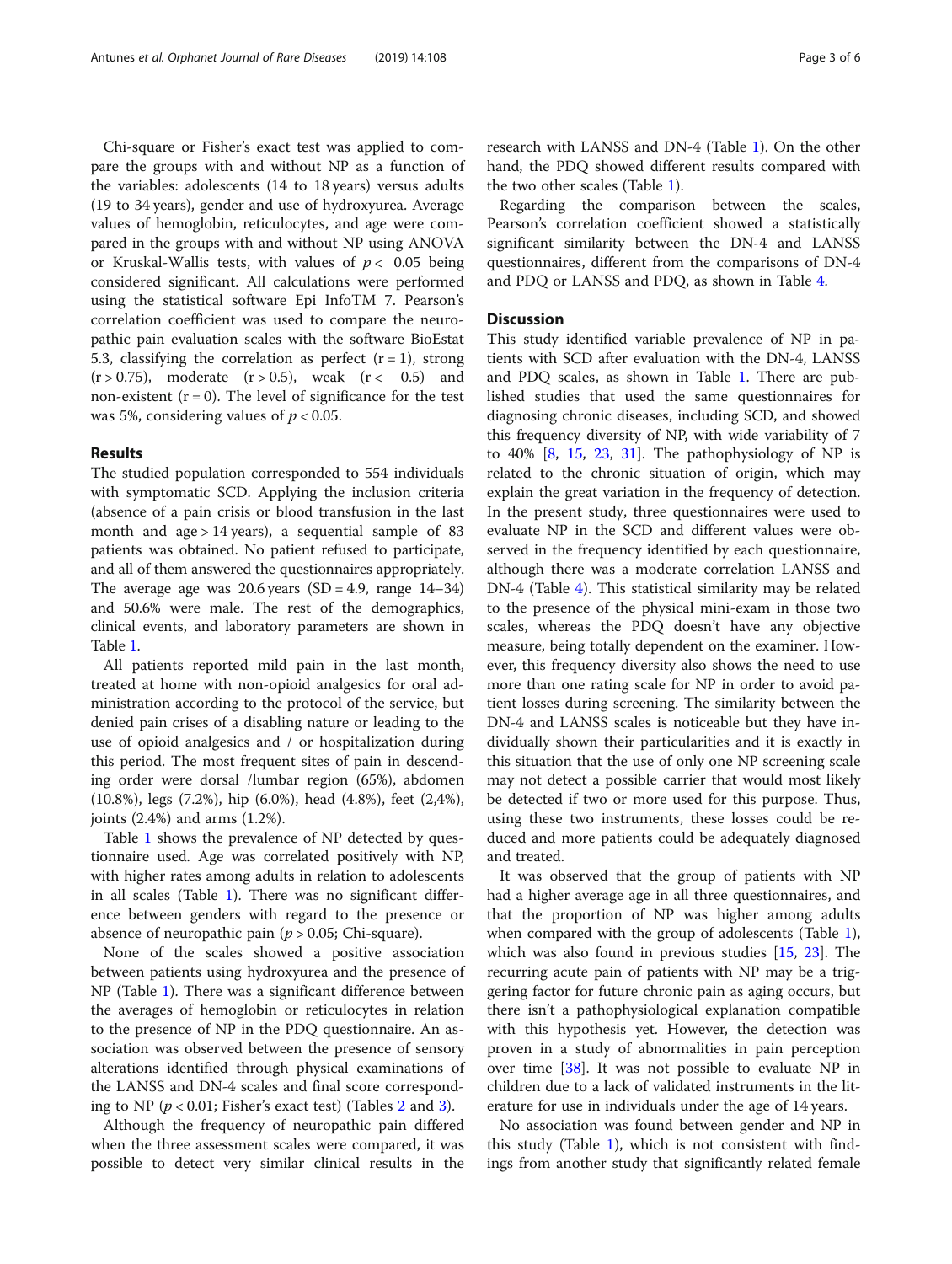| Variables                                | Patients ( $n = 83$ )  |                        |                        |  |
|------------------------------------------|------------------------|------------------------|------------------------|--|
|                                          | $DN-4$                 | LANSS                  | painDETECT             |  |
| Prevalence of NP (%)                     | 32.5                   | 26.5                   | 19.3                   |  |
| Average age in years $\pm$ SD (interval) | $20.6 \pm 4.9$ (14-34) |                        |                        |  |
| with NP                                  | $23.2 \pm 5.0$ (14-34) | $22.1 \pm 4.3$ (14-29) | $24.7 \pm 5.1$ (15-34) |  |
| without NP                               | $19.4 \pm 4.4$ (14-32) | $20.1 \pm 5.1$ (14-34) | $19.7 \pm 4.4$ (14-32) |  |
| NP by age groups                         | p < 0.01               | p < 0.05               | p < 0.05               |  |
| Teenagers (14-18 years old)              | 18.5%                  | 18.2%                  | 12.5%                  |  |
| Adults (19-34 years old)                 | 81.5%                  | 81.8%                  | 87.5%                  |  |
| Male                                     |                        | 50.6%                  | p > 0.05               |  |
| Use of Hydroxyurea                       |                        | 49.4%                  | p > 0.05               |  |
| with NP                                  | 39%                    | 34.1%                  | 14.6%                  |  |
| without NP                               | 61%                    | 65.9%                  | 85.4%                  |  |
| Average of values $\pm$ SD               |                        |                        |                        |  |
| Hemoglobin (g/dl)                        | $p = 0.5$              | $p = 0.6$              | $p = 0.02$             |  |
| with NP                                  | $9.5 \pm 2.2$          | $8.4 \pm 0.9$          | $7.9 \pm 1.1$          |  |
| without NP                               | $8.8 \pm 1.4$          | $9.0 \pm 1.6$          | $9.3 \pm 1.5$          |  |
| Reticulocytes Count (%)                  | $p = 0.6$              | $p = 0.9$              | $p = 0.01$             |  |
| with NP                                  | $10.8 \pm 5.6$         | $10.0 \pm 6.9$         | $13.8 \pm 5.0$         |  |
| without NP                               | $9.2 \pm 5.1$          | $9.5 \pm 5.0$          | $7.7 \pm 4.2$          |  |
| Number of self-reporting of depression   | $p = 0.6$              | $p = 0.01$             | $p = 0.5$              |  |
| with NP                                  | $\overline{2}$         | $\overline{4}$         | $\circ$                |  |
| without NP                               | 3                      | $\mathbf{1}$           | 5                      |  |
| <b>Treatment for CP</b>                  | $0(0\%)$               |                        |                        |  |

<span id="page-3-0"></span>Table 1 Clinical profile of patients with sickle cell anemia evaluated for investigation of NP through the DN-4, LANSS and painDETECT scales

gender with the presence of NP in the SCD [\[23](#page-5-0)]. However, the same group recently reported no differences between the genders in relation to the presence of NP [[6\]](#page-5-0). It is important to stress that, up to now, there wasn't any kind of pathophysiological evidence for this type of association, reinforcing that it may have been an erroneous finding.

Patients with SCD inform that is pain the most frequent uncomfortable symptom [\[5](#page-5-0)]. The treatment of acute pain episodes is well established, without major modifications in the years of follow-up of patients with

Table 2 Comparison between the indexes of sensory changes identified by the physical mini-examination of the DN-4 scale and the final score corresponding or not to neuropathic pain

| Sensory changes by        | Neuropathic pain (DN-4) |       |       |
|---------------------------|-------------------------|-------|-------|
| physical mini-exam (DN-4) | No                      | Yes   | Total |
| No                        | 40                      | 4     | 44    |
| $\frac{0}{0}$             | 90.9%                   | 9.1%  | 100%  |
| Yes                       | 16                      | 23    | 39    |
| $\frac{0}{0}$             | 41%                     | 59%   | 100%  |
| Total                     | 56                      | 27    | 83    |
| $\%$                      | 67.5%                   | 32.5% | 100%  |

SCD. However, the treatment of the chronic condition of NP highlighted in this study does not have unanimously efficient therapeutic options. In this study, we observe that the NP treatment has received little attention, since none of the SCD patients who were diagnosed with NP made any use of medication or other measures to address it. This situation, related to chronic diseases, is not particular to Brazil, once many other countries have given no attention to NP [\[10](#page-5-0)]. A correct diagnosis is essential for adequate treatment. The use of simple screening tools, such as the questionnaire used in

Table 3 Comparison between the indexes of sensory changes identified by the physical mini-examination of the LANSS scale and the final score corresponding or not to neuropathic pain

| Sensory changes by<br>physical mini-exam (LANSS) | Neuropathic pain (LANSS) |       |       |
|--------------------------------------------------|--------------------------|-------|-------|
|                                                  | No                       | Yes   | Total |
| No                                               | 37                       |       | 38    |
| $\frac{1}{2}$                                    | 97.4%                    | 2.6%  | 100%  |
| Yes                                              | 24                       | 21    | 45    |
| %                                                | 53.3%                    | 46.7% | 100%  |
| Total                                            | 61                       | 22    | 83    |
| %                                                | 73.5%                    | 26.5% | 100%  |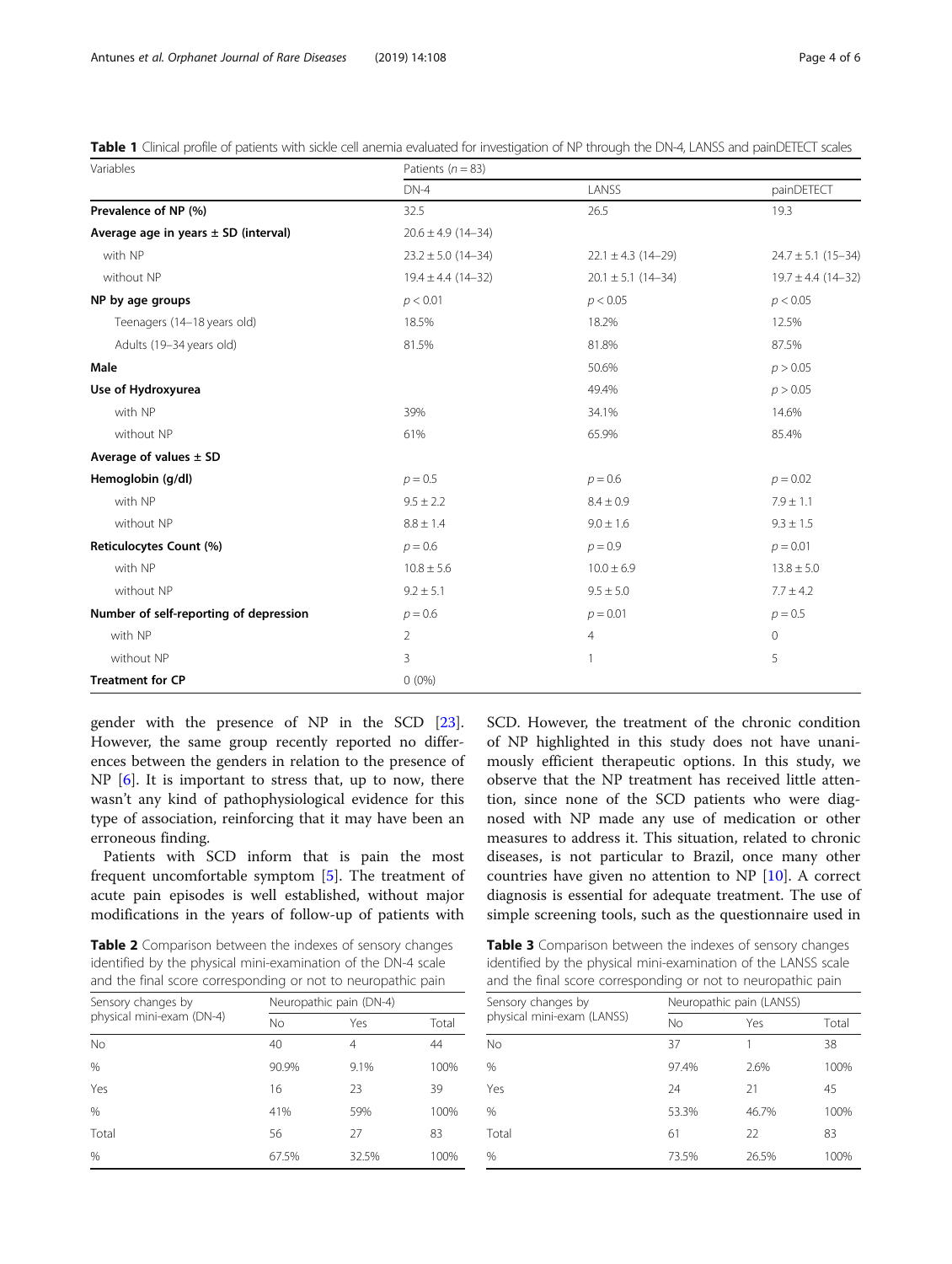<span id="page-4-0"></span>Table 4 Pearson correlation in the DN-4, LANSS and PDQ scales applied in patients with Sickle Cell Disease

| $n = 83$    | DN-4 e LANSS | DN-4 e PDO | LANSS e PDO |
|-------------|--------------|------------|-------------|
| r (Pearson) | 0.7143       | 0.2335     | 0.2335      |
| (p)         | < 0.0001     | 0.0831     | 0.0831      |

this study, can improve these statistics and benefit DF patients [\[39](#page-5-0)]. In addition, scales such as DN-4, LANSS or PDQ could gauge the results of therapeutic interventions.

There was no difference between hydroxyurea use and the presence of NP (Table [1](#page-3-0)), which is not in agreement with the finding of a previous study [[15](#page-5-0)]. The protocol used in Brazil for indicating hydroxyurea for patients with SCD includes frequent painful crises. Thus, this association may reflect the intensity and frequency of painful crises as a criterion for indicating hydroxyurea, and not necessarily a "cause-effect" relationship between hydroxyurea and NP [[23,](#page-5-0) [31](#page-5-0)]. In addition, the present study presents cross-sectional results, a model that doesn't contemplate identification of causal relationships.

Associated depressive symptoms were detected through a self-report by the patient and no diagnostic questionnaire was used for psychiatric disorders. Even with this limitation, the LANSS questionnaire was able to detect a positive association between depression and the presence of NP (Table [1](#page-3-0)), whereas the other questionnaires used in this study didn't show this association. In a previous study by the same research group, in the same population but in a different sample, using a specific psychiatric tool, it was possible to detect 34.2% of patients with symptoms suggestive of depression [\[40](#page-5-0)]. It is important to emphasize that none of these patients used any antidepressant medication, suggesting that patients with SCD may have undiagnosed depressive disorders.

The physical mini-exam of the LANSS and DN-4 aims to complement the rest of the questionnaire to establish evidence of NP, but a complete neurological investigation with a thorough physical examination in NP is essential [[36\]](#page-5-0). According to the results of LANSS and DN-4, the vast majority of the patients in this study who didn't have alterations to the physical examination showed no evidence of NP (Tables [2](#page-3-0) and [3\)](#page-3-0), which indicates that the physical mini-examination of these questionnaires presents a good profile for the screening of NP. According to a previous study [[9\]](#page-5-0), sensory alterations to the physical examination reinforce the diagnosis of NP, but the absence of these findings excludes it.

A systematic review reinforced the importance of screening questionnaires for NP detection to avoid false-positive diagnoses [\[7](#page-5-0)]. It is known that patients

with different diseases can be better evaluated through a certain scale when compared to others [\[36\]](#page-5-0). In this article, it was observed that the DN-4 and LANSS scales show similar results when applied to patients with SCD compared to the PDQ scale data. One justification for this finding may be the impact of the results of the physical mini-exam on the DN-4 and LANSS scores, which do not exist in the PDQ.

In addition to negatively impacting on the quality of life and psychological well-being, NP it interferes on sleep quality and activities of daily living since. Sensations as loss or reduction of sensibility, shock-type pain, hyperalgesia or allodynia will accompany patients throughout life and may be worse if the trigger of the nerve damage that caused this chronic pain has not been controlled independent of the underlying disease. In the cases of SCD these patients still coexist with another pain type of acute and recurrent character that also interferes enough in the quality of life of these individuals, limiting them to each day [[9](#page-5-0), [41](#page-5-0), [42](#page-5-0)]. The earlier diagnosis of NP, the earlier therapy will be initiated and consequently there will be an improvement in the quality of life of patients with SCD.

# Limitations

The limitation of this study is the cross-sectional design. So prospective studies will be required to verify if there is a cause-effect relationship between SCD and NP.

# Conclusion

Therefore, it is concluded that it was possible to identify frequencies of 19.3, 26.5 and 32.5% of patients with NP through the PDQ, LANSS and DN-4 scales, respectively, affecting adults more frequently. Using more than one NP evaluation scale amplifies the detection rate. Sensory investigation through directed physical examination increases the identification capacity of NP patients even in the absence of suggestive anamnesis. None of the patients identified had any type of NP treatment. Thus, the use of questionnaires may increase the suspicion of NP in patients with SCD and, with a confirmed diagnosis, adequate treatments will benefit the patients.

#### Acknowledgements

Not applicable.

#### Availability of supporting data

The datasets used and/or analyzed during the current study are available from the corresponding author on reasonable request.

#### Funding Not applicable.

This research did not receive any specific grant from funding agencies in the public, commercial, or not-for-profit sectors.